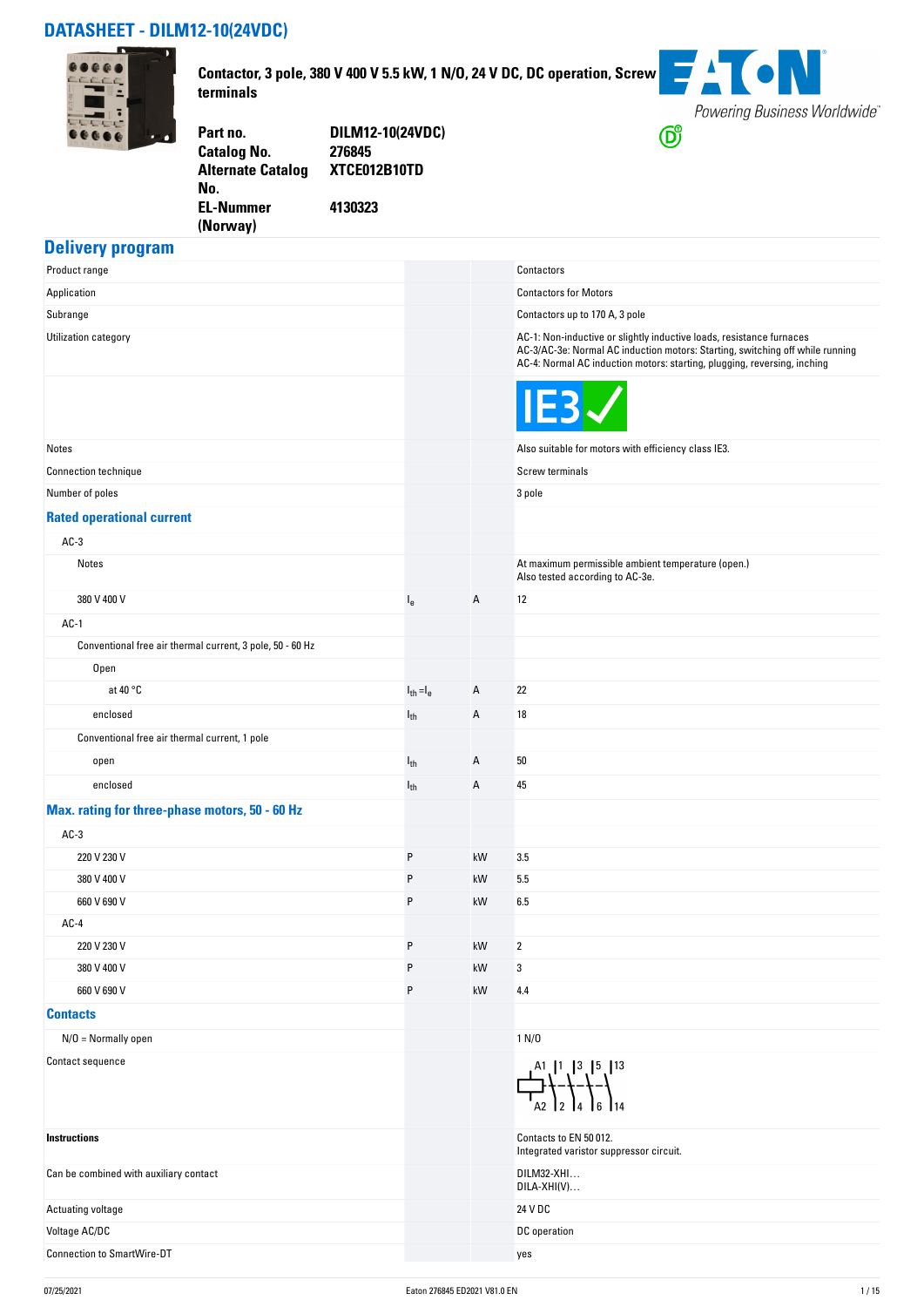### **Technical data**

| .<br>w |
|--------|
|--------|

| delleral                                                              |              |                 |                                                                                |
|-----------------------------------------------------------------------|--------------|-----------------|--------------------------------------------------------------------------------|
| <b>Standards</b>                                                      |              |                 | IEC/EN 60947, VDE 0660, UL, CSA                                                |
| Lifespan, mechanical                                                  |              |                 |                                                                                |
| DC operated                                                           | Operations   | $\times 10^6$   | 10                                                                             |
| Operating frequency, mechanical                                       |              |                 |                                                                                |
| DC operated                                                           | Operations/h |                 | 9000                                                                           |
| Climatic proofing                                                     |              |                 | Damp heat, constant, to IEC 60068-2-78<br>Damp heat, cyclic, to IEC 60068-2-30 |
| Ambient temperature                                                   |              |                 |                                                                                |
| Open                                                                  |              | °C              | $-25 - +60$                                                                    |
| Enclosed                                                              |              | °C              | $-25 - 40$                                                                     |
| Storage                                                               |              | °C              | $-40 - 80$                                                                     |
| Mounting position                                                     |              |                 |                                                                                |
|                                                                       |              |                 | $30^\circ$<br>$\tilde{8}$<br>ô,                                                |
| Mechanical shock resistance (IEC/EN 60068-2-27)                       |              |                 |                                                                                |
| Half-sinusoidal shock, 10 ms                                          |              |                 |                                                                                |
| Main contacts                                                         |              |                 |                                                                                |
| N/O contact                                                           |              | $\mathsf{g}$    | 10                                                                             |
| Auxiliary contacts                                                    |              |                 |                                                                                |
| N/O contact                                                           |              | $\mathfrak g$   | $\overline{1}$                                                                 |
| N/C contact                                                           |              | g               | 5                                                                              |
| Mechanical shock resistance (IEC/EN 60068-2-27) when tabletop-mounted |              |                 |                                                                                |
| Half-sinusoidal shock, 10 ms                                          |              |                 |                                                                                |
| Main contacts                                                         |              |                 |                                                                                |
| N/O contact                                                           |              | $\mathfrak g$   | 5.7                                                                            |
| Auxiliary contacts                                                    |              |                 |                                                                                |
| N/O contact                                                           |              | $\mathsf g$     | 3.4                                                                            |
| N/C contact                                                           |              | g               | 3.4                                                                            |
| Degree of Protection                                                  |              |                 | <b>IP20</b>                                                                    |
| Protection against direct contact when actuated from front (EN 50274) |              |                 | Finger and back-of-hand proof                                                  |
| Altitude                                                              |              | ${\sf m}$       | Max. 2000                                                                      |
| Weight                                                                |              |                 |                                                                                |
| DC operated                                                           |              | kg              | 0.296                                                                          |
| Screw connector terminals                                             |              |                 |                                                                                |
| Terminal capacity main cable                                          |              |                 |                                                                                |
| Solid                                                                 |              | mm <sup>2</sup> | $1 \times (0.75 - 4)$<br>$2 \times (0.75 - 2.5)$                               |
| Flexible with ferrule                                                 |              | mm <sup>2</sup> | $1 \times (0.75 - 2.5)$<br>$2 \times (0.75 - 2.5)$                             |
| Solid or stranded                                                     |              | AWG             | single 18 - 10, double 18 - 14                                                 |
| Stripping length                                                      |              | mm              | 10                                                                             |
| <b>Terminal screw</b>                                                 |              |                 | M3.5                                                                           |
| Tightening torque                                                     |              | Nm              | 1.2                                                                            |
| Tool                                                                  |              |                 |                                                                                |
| Pozidriv screwdriver                                                  |              | Size            | $\overline{2}$                                                                 |
| Standard screwdriver                                                  |              | mm              | $0.8 \times 5.5$<br>$1 \times 6$                                               |
| Terminal capacity control circuit cables                              |              |                 |                                                                                |
| Solid                                                                 |              | mm <sup>2</sup> | $1 \times (0.75 - 4)$<br>$2 \times (0.75 - 2.5)$                               |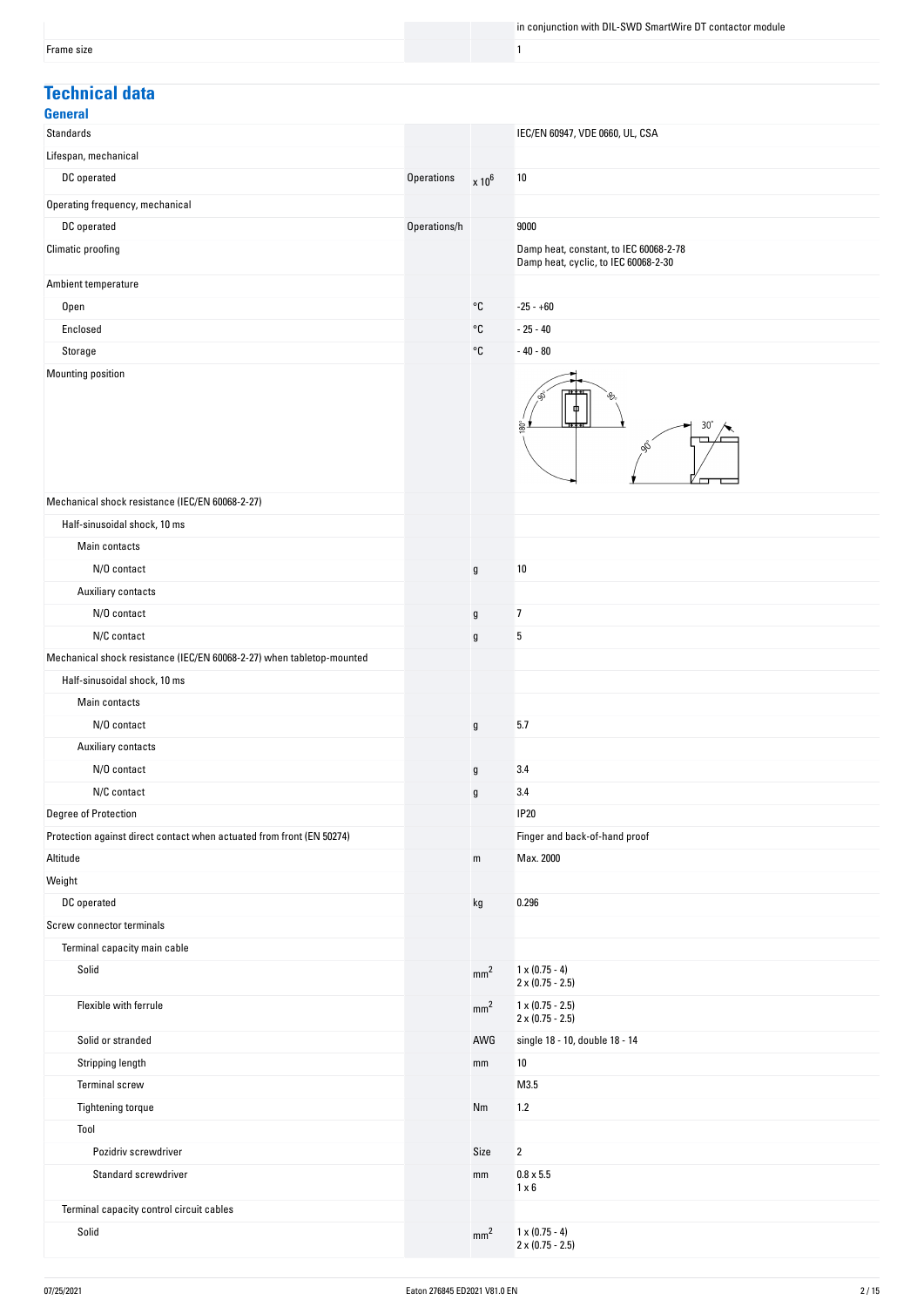| Flexible with ferrule                                     |                             | mm <sup>2</sup> | $1 \times (0.75 - 2.5)$<br>$2 \times (0.75 - 2.5)$                                    |
|-----------------------------------------------------------|-----------------------------|-----------------|---------------------------------------------------------------------------------------|
| Solid or stranded                                         |                             | AWG             | $18 - 14$                                                                             |
| Stripping length                                          |                             | mm              | 10                                                                                    |
| <b>Terminal screw</b>                                     |                             |                 | M3.5                                                                                  |
| Tightening torque                                         |                             | Nm              | 1.2                                                                                   |
| Tool                                                      |                             |                 |                                                                                       |
| Pozidriv screwdriver                                      |                             | Size            | $\overline{2}$                                                                        |
| Standard screwdriver                                      |                             | mm              | $0.8 \times 5.5$<br>$1 \times 6$                                                      |
| <b>Main conducting paths</b>                              |                             |                 |                                                                                       |
| Rated impulse withstand voltage                           | $\mathsf{U}_{\mathsf{imp}}$ | ${\tt V}$ AC    | 8000                                                                                  |
| Overvoltage category/pollution degree                     |                             |                 | III/3                                                                                 |
| Rated insulation voltage                                  | $U_i$                       | V AC            | 690                                                                                   |
| Rated operational voltage                                 | $\mathsf{U}_{\mathsf{e}}$   | ${\tt V}$ AC    | 690                                                                                   |
| Safe isolation to EN 61140                                |                             |                 |                                                                                       |
| between coil and contacts                                 |                             | V AC            | 400                                                                                   |
| between the contacts                                      |                             | V AC            | 400                                                                                   |
| Making capacity (p.f. to IEC/EN 60947)                    |                             |                 |                                                                                       |
|                                                           | Up to 690 V                 | $\mathsf{A}$    | 168                                                                                   |
| <b>Breaking capacity</b>                                  |                             |                 |                                                                                       |
| 220 V 230 V                                               |                             | А               | 120                                                                                   |
| 380 V 400 V                                               |                             | А               | 120                                                                                   |
| 500 V                                                     |                             | А               | 100                                                                                   |
| 660 V 690 V                                               |                             | А               | 70                                                                                    |
| Short-circuit rating                                      |                             |                 |                                                                                       |
| Short-circuit protection maximum fuse                     |                             |                 |                                                                                       |
| Type "2" coordination                                     |                             |                 |                                                                                       |
| 400 V                                                     | gG/gL 500 V                 | A               | 20                                                                                    |
| 690 V                                                     | gG/gL 690 V A               |                 | 20                                                                                    |
| Type "1" coordination                                     |                             |                 |                                                                                       |
| 400 V                                                     | gG/gL 500 V A               |                 | 35                                                                                    |
| 690 V                                                     | gG/gL 690 V A               |                 | 25                                                                                    |
| <b>AC</b>                                                 |                             |                 |                                                                                       |
| $AC-1$                                                    |                             |                 |                                                                                       |
| Rated operational current                                 |                             |                 |                                                                                       |
| Conventional free air thermal current, 3 pole, 50 - 60 Hz |                             |                 |                                                                                       |
| Open                                                      |                             |                 |                                                                                       |
| at 40 °C                                                  | $I_{th} = I_e$              | А               | 22                                                                                    |
| at 50 $\degree$ C                                         | $I_{th} = I_e$              | А               | 21                                                                                    |
| at 55 °C                                                  | $I_{th} = I_e$              | А               | 21                                                                                    |
| at 60 $^{\circ}$ C                                        | $I_{th} = I_e$              | Α               | 20                                                                                    |
| enclosed                                                  | $I_{th}$                    | А               | 18                                                                                    |
| Conventional free air thermal current, 1 pole             |                             |                 |                                                                                       |
| open                                                      | $I_{th}$                    | А               | 50                                                                                    |
|                                                           |                             |                 |                                                                                       |
| enclosed                                                  | $I_{th}$                    | Α               | 45                                                                                    |
| $AC-3$                                                    |                             |                 |                                                                                       |
| Rated operational current                                 |                             |                 |                                                                                       |
| Open, 3-pole: 50 - 60 Hz                                  |                             |                 |                                                                                       |
| Notes                                                     |                             |                 | At maximum permissible ambient temperature (open.)<br>Also tested according to AC-3e. |
| 220 V 230 V                                               | $I_e$                       | А               | 12                                                                                    |
| 240 V                                                     | $I_{e}$                     | А               | 12                                                                                    |
| 380 V 400 V                                               | $I_{e}$                     | А               | 12                                                                                    |
| 415V                                                      | $I_{e}$                     | А               | 12                                                                                    |
| 440V                                                      | $I_e$                       | А               | $12$                                                                                  |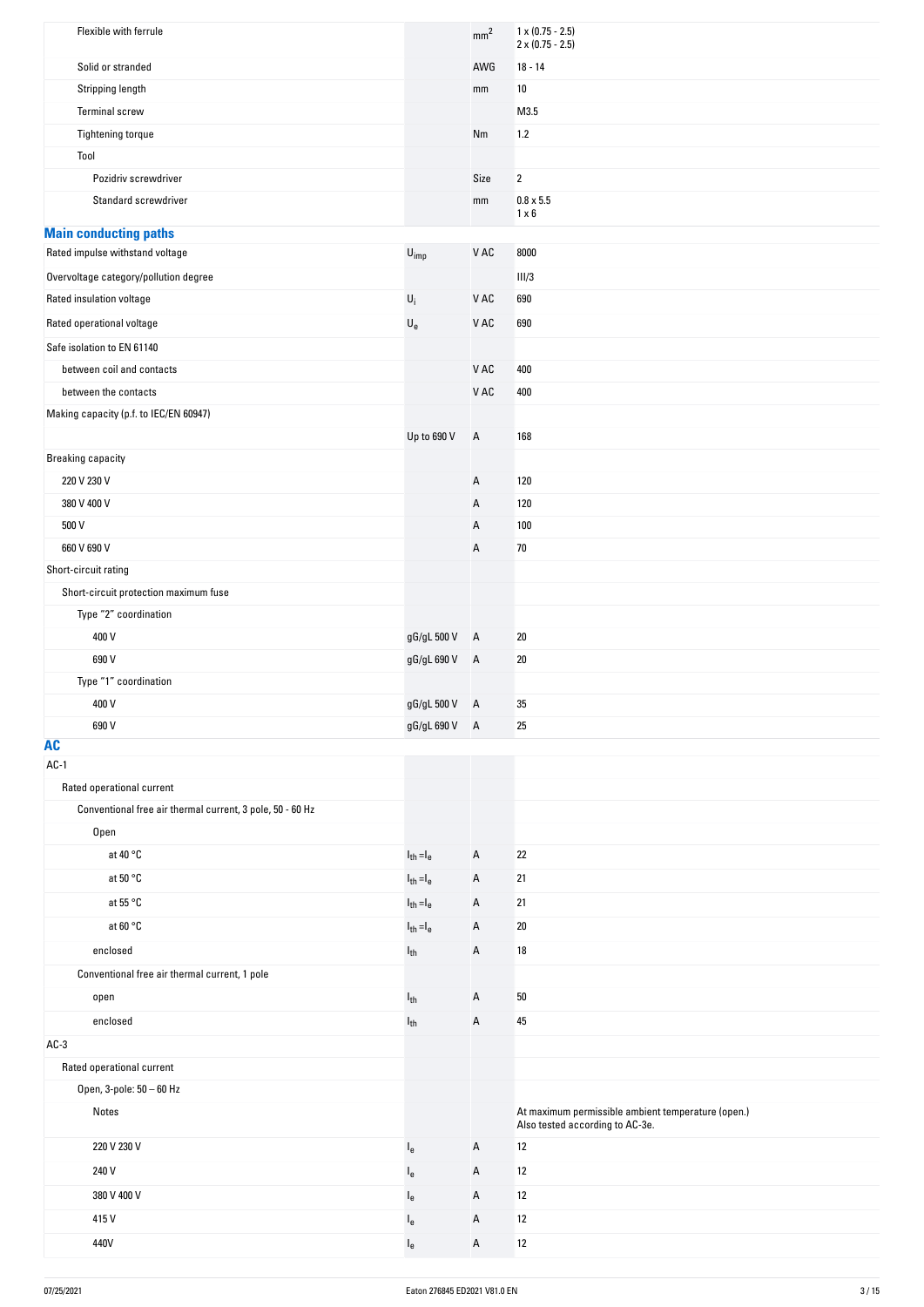| 500 V                                                                  | $I_{e}$  | A                   | 10                                                                                                                                                                |
|------------------------------------------------------------------------|----------|---------------------|-------------------------------------------------------------------------------------------------------------------------------------------------------------------|
| 660 V 690 V                                                            | $I_{e}$  | Α                   | 7                                                                                                                                                                 |
| Motor rating                                                           | P        | kWh                 |                                                                                                                                                                   |
| 220 V 230 V                                                            | P        | kW                  | 3.5                                                                                                                                                               |
| 240V                                                                   | P        | kW                  | 4                                                                                                                                                                 |
| 380 V 400 V                                                            | P        | kW                  | 5.5                                                                                                                                                               |
| 415V                                                                   | P        | kW                  | $\overline{7}$                                                                                                                                                    |
| 440 V                                                                  | P        | kW                  | 7.5                                                                                                                                                               |
| 500 V                                                                  | P        | kW                  | $\overline{7}$                                                                                                                                                    |
| 660 V 690 V                                                            | P        | kW                  | 6.5                                                                                                                                                               |
| $AC-4$                                                                 |          |                     |                                                                                                                                                                   |
| Open, 3-pole: 50 - 60 Hz                                               |          |                     |                                                                                                                                                                   |
| 220 V 230 V                                                            | le       | Α                   | $\overline{7}$                                                                                                                                                    |
| 240 V                                                                  | $I_{e}$  | Α                   | $\overline{7}$                                                                                                                                                    |
| 380 V 400 V                                                            | $I_{e}$  | Α                   | $\overline{7}$                                                                                                                                                    |
| 415V                                                                   | $I_{e}$  | Α                   | $\overline{7}$                                                                                                                                                    |
| 440 V                                                                  |          | Α                   | $\overline{7}$                                                                                                                                                    |
|                                                                        | $I_{e}$  |                     |                                                                                                                                                                   |
| 500 V                                                                  | $I_{e}$  | Α                   | 6                                                                                                                                                                 |
| 660 V 690 V                                                            | $I_{e}$  | A                   | 5                                                                                                                                                                 |
| Motor rating                                                           | P        | kWh                 |                                                                                                                                                                   |
| 220 V 230 V                                                            | P        | kW                  | $\mathbf{2}$                                                                                                                                                      |
| 240 V                                                                  | P        | kW                  | 2.2                                                                                                                                                               |
| 380 V 400 V                                                            | P        | kW                  | 3                                                                                                                                                                 |
| 415V                                                                   | P        | kW                  | 3.4                                                                                                                                                               |
| 440 V                                                                  | P        | kW                  | 3.6                                                                                                                                                               |
| 500 V                                                                  | P        | kW                  | 3.5                                                                                                                                                               |
| 660 V 690 V<br><b>DC</b>                                               | P        | kW                  | 4.4                                                                                                                                                               |
| Rated operational current, open                                        |          |                     |                                                                                                                                                                   |
| $DC-1$                                                                 |          |                     |                                                                                                                                                                   |
| 60 V                                                                   | $l_e$    | A                   | $20\,$                                                                                                                                                            |
| 110V                                                                   | $I_{e}$  | A                   | 20                                                                                                                                                                |
| 220 V                                                                  | $I_e$    | A                   | 15                                                                                                                                                                |
| <b>Current heat loss</b>                                               |          |                     |                                                                                                                                                                   |
| 3 pole, at I <sub>th</sub> (60°)                                       |          | W                   | $4.2\,$                                                                                                                                                           |
| Current heat loss at I <sub>e</sub> to AC-3/400 V                      |          | ${\sf W}$           | 1.5                                                                                                                                                               |
| Impedance per pole                                                     |          | $m\Omega$           | 4.6                                                                                                                                                               |
| <b>Magnet systems</b>                                                  |          |                     |                                                                                                                                                                   |
| Voltage tolerance                                                      |          |                     |                                                                                                                                                                   |
| DC operated                                                            | Pick-up  | $\times$ $\sf{U}_c$ | $0.8 - 1.1$                                                                                                                                                       |
| Notes                                                                  |          |                     | 0.85 - 1.1 only with auxiliary contact module with 3 or more N/C contacts<br>$0.7 - 1.3$ without auxiliary contact module and at ambient air temperature + +40 °C |
| DC operated                                                            | Drop-out | $\times$ $\sf{U}_c$ | $0.15 - 0.6$                                                                                                                                                      |
| Notes                                                                  |          |                     | at least smoothed two-phase bridge rectifier or three-phase rectifier                                                                                             |
| Power consumption of the coil in a cold state and 1.0 x U <sub>S</sub> |          |                     |                                                                                                                                                                   |
| DC operated                                                            | Pick-up  | W                   | 4.5                                                                                                                                                               |
| DC operated                                                            | Sealing  | ${\sf W}$           | 4.5                                                                                                                                                               |
| Duty factor                                                            |          | %DF                 | 100                                                                                                                                                               |
| Changeover time at 100 % $U_S$ (recommended value)                     |          |                     |                                                                                                                                                                   |
| Main contacts                                                          |          |                     |                                                                                                                                                                   |
| DC operated                                                            |          | ms                  |                                                                                                                                                                   |
| Closing delay                                                          |          | ms                  |                                                                                                                                                                   |
| Closing delay                                                          |          | ms                  | 31                                                                                                                                                                |
| Opening delay                                                          |          | ms                  |                                                                                                                                                                   |
| Opening delay                                                          |          | ms                  | $12$                                                                                                                                                              |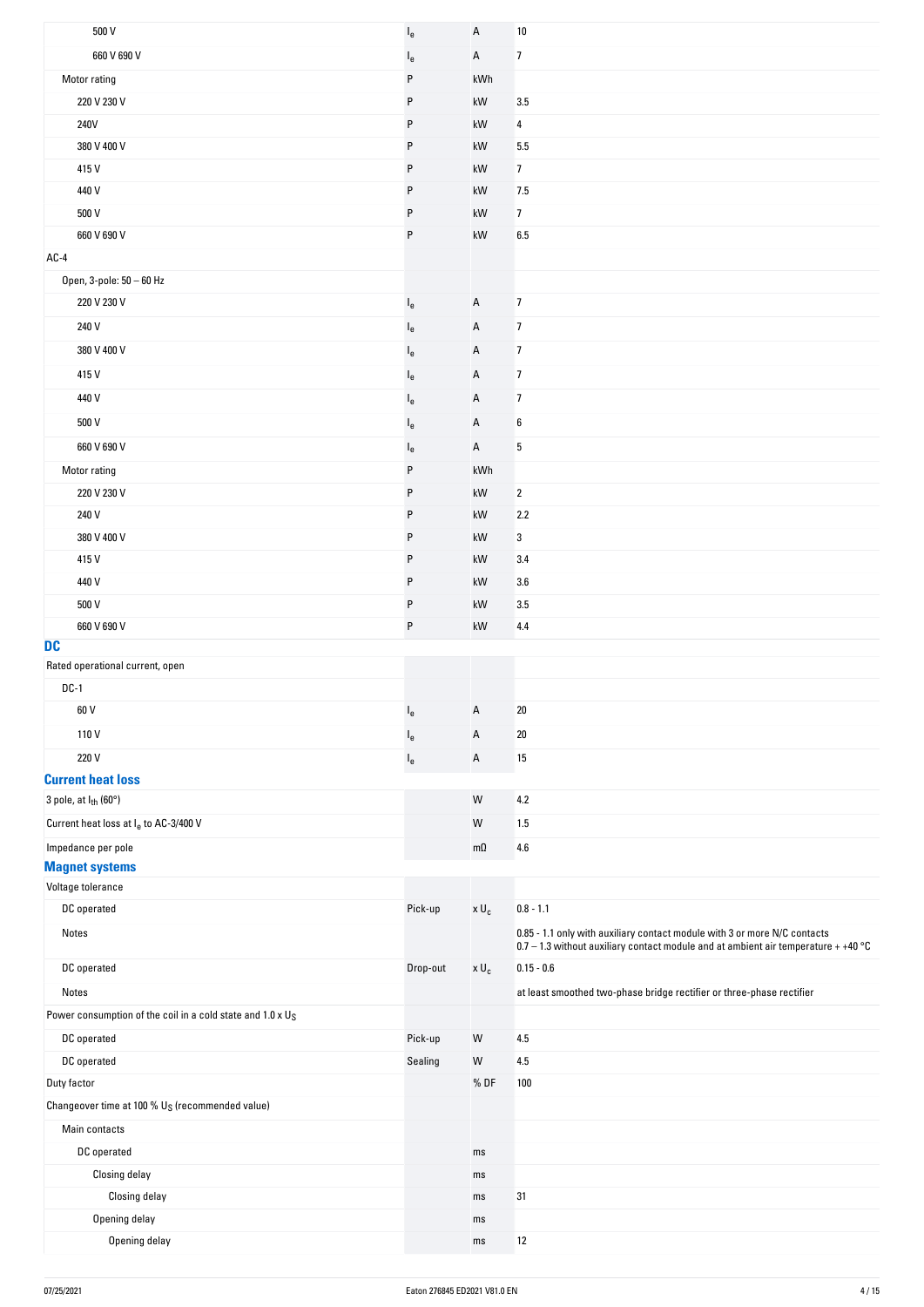| Arcing time                                               | ms             |             | 10                      |
|-----------------------------------------------------------|----------------|-------------|-------------------------|
| <b>Electromagnetic compatibility (EMC)</b>                |                |             |                         |
| Emitted interference                                      |                |             | according to EN 60947-1 |
| Interference immunity                                     |                |             | according to EN 60947-1 |
| <b>Rating data for approved types</b>                     |                |             |                         |
| Switching capacity                                        |                |             |                         |
| Maximum motor rating                                      |                |             |                         |
| Three-phase                                               |                |             |                         |
| 200 V<br>208 V                                            | HP             |             | 3                       |
| 230 V<br>240 V                                            | HP             |             | 3                       |
| 460 V<br>480 V                                            | HP             |             | $10\,$                  |
| 575V<br>600 V                                             | HP             |             | 10                      |
| Single-phase                                              |                |             |                         |
| 115V                                                      | HP             |             | 1                       |
| 120 V                                                     |                |             |                         |
| 230 V<br>240 V                                            | HP             |             | $\boldsymbol{2}$        |
| General use                                               | A              |             | $20\,$                  |
| Auxiliary contacts                                        |                |             |                         |
| <b>Pilot Duty</b>                                         |                |             |                         |
| AC operated                                               |                |             | A600                    |
| DC operated                                               |                |             | P300                    |
| General Use                                               |                |             |                         |
| AC                                                        | V              |             | 600                     |
| $\mathsf{A}\mathsf{C}$                                    | Α              |             | 10                      |
| DC                                                        | V              |             | 250                     |
| DC                                                        | Α              |             | 1                       |
| <b>Short Circuit Current Rating</b>                       |                | <b>SCCR</b> |                         |
| <b>Basic Rating</b>                                       |                |             |                         |
| SCCR                                                      | kA             |             | 5                       |
| max. Fuse                                                 | Α              |             | 45                      |
| max. CB                                                   | Α              |             | 60                      |
| 480 V High Fault                                          |                |             |                         |
| SCCR (fuse)                                               | kA             |             | 30/100                  |
| max. Fuse                                                 | Α              |             | 25 Class RK5/45 Class J |
| 600 V High Fault                                          |                |             |                         |
| SCCR (fuse)                                               | kA             |             | 30/100                  |
| max. Fuse                                                 | Α              |             | 25 Class RK5/45 Class J |
| <b>Special Purpose Ratings</b>                            |                |             |                         |
| Electrical Discharge Lamps (Ballast)                      |                |             |                         |
| 480V 60Hz 3phase, 277V 60Hz 1phase                        | A              |             | $20\,$                  |
| 600V 60Hz 3phase, 347V 60Hz 1phase                        | $\overline{A}$ |             | $20\,$                  |
| Incandescent Lamps (Tungsten)                             |                |             |                         |
| 480V 60Hz 3phase, 277V 60Hz 1phase                        | Α              |             | 14                      |
| 600V 60Hz 3phase, 347V 60Hz 1phase                        | Α              |             | 14                      |
| <b>Resistance Air Heating</b>                             |                |             |                         |
| 480V 60Hz 3phase, 277V 60Hz 1phase                        | A              |             | 20                      |
| 600V 60Hz 3phase, 347V 60Hz 1phase                        | Α              |             | $20\,$                  |
| Refrigeration Control (CSA only)                          |                |             |                         |
| LRA 480V 60Hz 3phase                                      | Α              |             | 60                      |
| FLA 480V 60Hz 3phase                                      | А              |             | 10                      |
| LRA 600V 60Hz 3phase                                      | Α              |             | 60                      |
| FLA 600V 60Hz 3phase                                      | Α              |             | $10\,$                  |
| Definite Purpose Ratings (100,000 cycles acc. to UL 1995) |                |             |                         |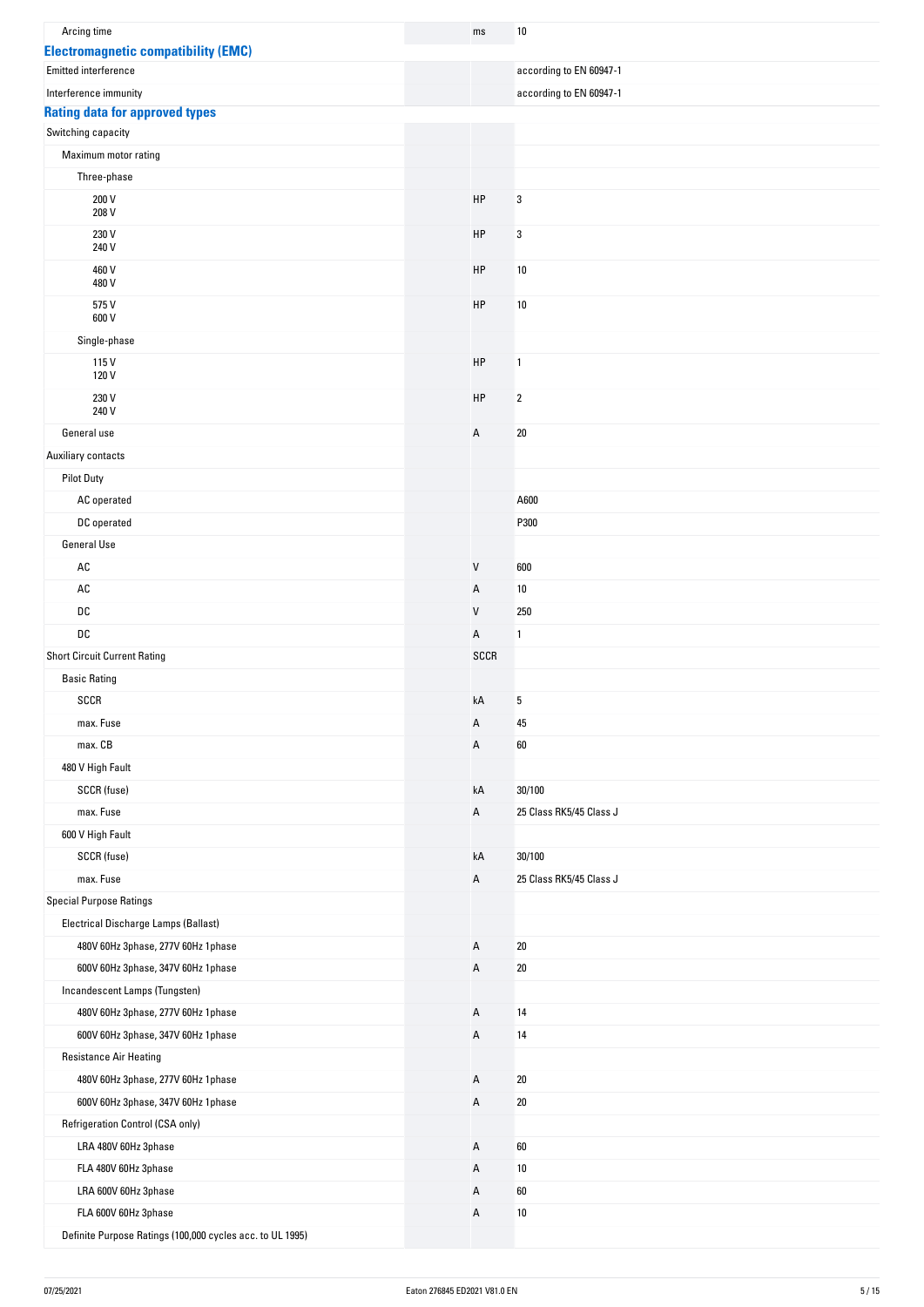| LRA 480V 60Hz 3phase    | A         | 72             |
|-------------------------|-----------|----------------|
| FLA 480V 60Hz 3phase    | А         | 12             |
| <b>Elevator Control</b> |           |                |
| 200V 60Hz 3phase        | <b>HP</b> | $\overline{2}$ |
| 200V 60Hz 3phase        | А         | 7.8            |
| 240V 60Hz 3phase        | <b>HP</b> | $\overline{2}$ |
| 240V 60Hz 3phase        | А         | 6.8            |
| 480V 60Hz 3phase        | <b>HP</b> | 7.5            |
| 480V 60Hz 3phase        | A         | 11             |
| 600V 60Hz 3phase        | <b>HP</b> | 7.5            |
| 600V 60Hz 3phase        | А         | 9              |

# **Design verification as per IEC/EN 61439**

| Rated operational current for specified heat dissipation<br>12<br>А<br>$I_{n}$<br>Heat dissipation per pole, current-dependent<br>$P_{vid}$<br>W<br>0.5                 |  |
|-------------------------------------------------------------------------------------------------------------------------------------------------------------------------|--|
|                                                                                                                                                                         |  |
|                                                                                                                                                                         |  |
| 0<br>Equipment heat dissipation, current-dependent<br>W<br>$P_{\text{vid}}$                                                                                             |  |
| Static heat dissipation, non-current-dependent<br>$P_{VS}$<br>W<br>4.5                                                                                                  |  |
| Heat dissipation capacity<br>W<br>0<br>$P_{\text{diss}}$                                                                                                                |  |
| °C<br>Operating ambient temperature min.<br>$-25$                                                                                                                       |  |
| °C<br>60<br>Operating ambient temperature max.                                                                                                                          |  |
| IEC/EN 61439 design verification                                                                                                                                        |  |
| 10.2 Strength of materials and parts                                                                                                                                    |  |
| 10.2.2 Corrosion resistance<br>Meets the product standard's requirements.                                                                                               |  |
| 10.2.3.1 Verification of thermal stability of enclosures<br>Meets the product standard's requirements.                                                                  |  |
| 10.2.3.2 Verification of resistance of insulating materials to normal heat<br>Meets the product standard's requirements.                                                |  |
| 10.2.3.3 Verification of resistance of insulating materials to abnormal heat<br>Meets the product standard's requirements.<br>and fire due to internal electric effects |  |
| 10.2.4 Resistance to ultra-violet (UV) radiation<br>Meets the product standard's requirements.                                                                          |  |
| 10.2.5 Lifting<br>Does not apply, since the entire switchgear needs to be evaluated.                                                                                    |  |
| 10.2.6 Mechanical impact<br>Does not apply, since the entire switchgear needs to be evaluated.                                                                          |  |
| 10.2.7 Inscriptions<br>Meets the product standard's requirements.                                                                                                       |  |
| 10.3 Degree of protection of ASSEMBLIES<br>Does not apply, since the entire switchgear needs to be evaluated.                                                           |  |
| 10.4 Clearances and creepage distances<br>Meets the product standard's requirements.                                                                                    |  |
| 10.5 Protection against electric shock<br>Does not apply, since the entire switchgear needs to be evaluated.                                                            |  |
| 10.6 Incorporation of switching devices and components<br>Does not apply, since the entire switchgear needs to be evaluated.                                            |  |
| 10.7 Internal electrical circuits and connections<br>Is the panel builder's responsibility.                                                                             |  |
| 10.8 Connections for external conductors<br>Is the panel builder's responsibility.                                                                                      |  |
| 10.9 Insulation properties                                                                                                                                              |  |
| 10.9.2 Power-frequency electric strength<br>Is the panel builder's responsibility.                                                                                      |  |
| 10.9.3 Impulse withstand voltage<br>Is the panel builder's responsibility.                                                                                              |  |
| 10.9.4 Testing of enclosures made of insulating material<br>Is the panel builder's responsibility.                                                                      |  |
| 10.10 Temperature rise<br>The panel builder is responsible for the temperature rise calculation. Eaton will<br>provide heat dissipation data for the devices.           |  |
| 10.11 Short-circuit rating<br>Is the panel builder's responsibility. The specifications for the switchgear must be<br>observed.                                         |  |
| Is the panel builder's responsibility. The specifications for the switchgear must be<br>10.12 Electromagnetic compatibility<br>observed.                                |  |
| 10.13 Mechanical function<br>The device meets the requirements, provided the information in the instruction<br>leaflet (IL) is observed.                                |  |

### **Technical data ETIM 7.0**

| Low-voltage industrial components (EG000017) / Power contactor, AC switching (EC000066) |  |
|-----------------------------------------------------------------------------------------|--|
|                                                                                         |  |

| Electric engineering, automation, process control engineering / Low-voltage switch technology / Contactor (LV) / Power contactor, AC switching (ecl@ss10.0.1-27-37-10-03 [AAB718015]) |  |           |
|---------------------------------------------------------------------------------------------------------------------------------------------------------------------------------------|--|-----------|
| Rated control supply voltage Us at AC 50HZ                                                                                                                                            |  | $0 - 0$   |
| Rated control supply voltage Us at AC 60HZ                                                                                                                                            |  | $0 - 0$   |
| Rated control supply voltage Us at DC                                                                                                                                                 |  | $24 - 24$ |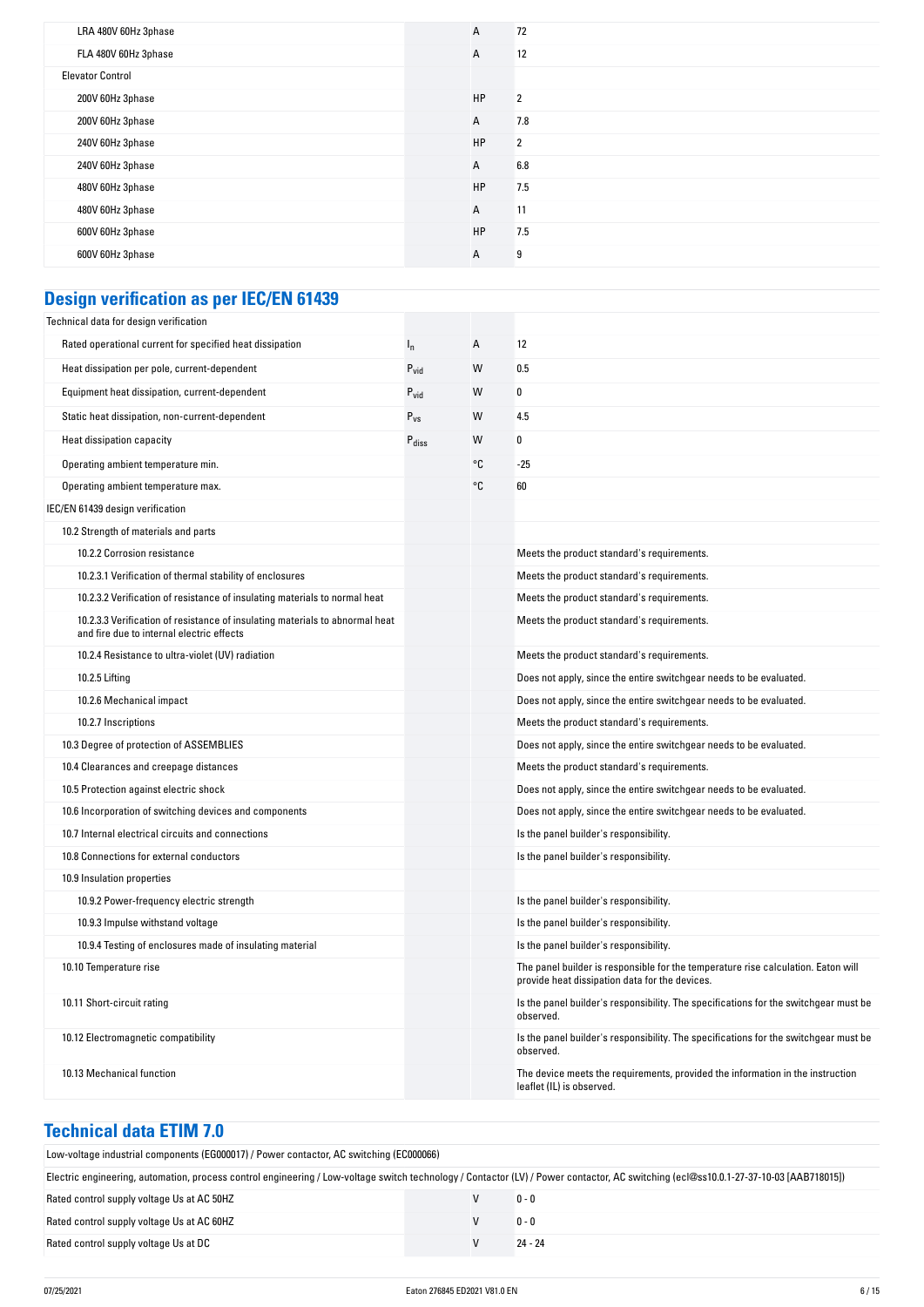| Voltage type for actuating                              |    | DC               |
|---------------------------------------------------------|----|------------------|
| Rated operation current le at AC-1, 400 V               | A  | 22               |
| Rated operation current le at AC-3, 400 V               | A  | 12               |
| Rated operation power at AC-3, 400 V                    | kW | 5.5              |
| Rated operation current le at AC-4, 400 V               | Α  |                  |
| Rated operation power at AC-4, 400 V                    | kW | 3                |
| Rated operation power NEMA                              | kW | 7.4              |
| <b>Modular version</b>                                  |    | No               |
| Number of auxiliary contacts as normally open contact   |    |                  |
| Number of auxiliary contacts as normally closed contact |    | 0                |
| Type of electrical connection of main circuit           |    | Screw connection |
| Number of normally closed contacts as main contact      |    | 0                |
| Number of main contacts as normally open contact        |    | 3                |

## **Approvals**

| <b>Product Standards</b>             | IEC/EN 60947-4-1; UL 60947-4-1; CSA - C22.2 No. 60947-4-1-14; CE marking |
|--------------------------------------|--------------------------------------------------------------------------|
| UL File No.                          | E29096                                                                   |
| UL Category Control No.              | <b>NLDX</b>                                                              |
| CSA File No.                         | 012528                                                                   |
| CSA Class No.                        | 2411-03, 3211-04                                                         |
| <b>North America Certification</b>   | UL listed, CSA certified                                                 |
| Specially designed for North America | No                                                                       |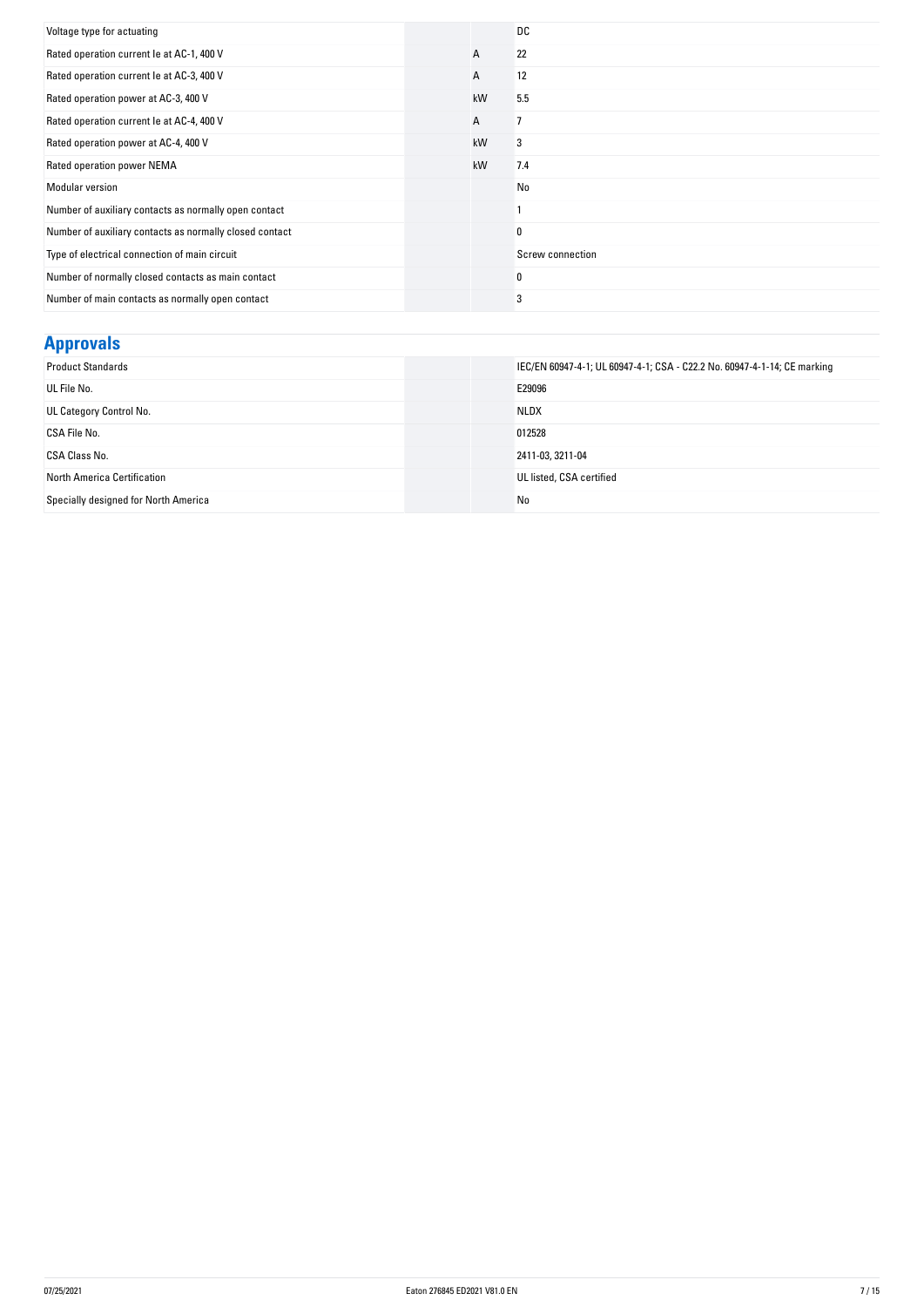

1: Overload relay

2: Suppressor

3: Auxiliary contact modules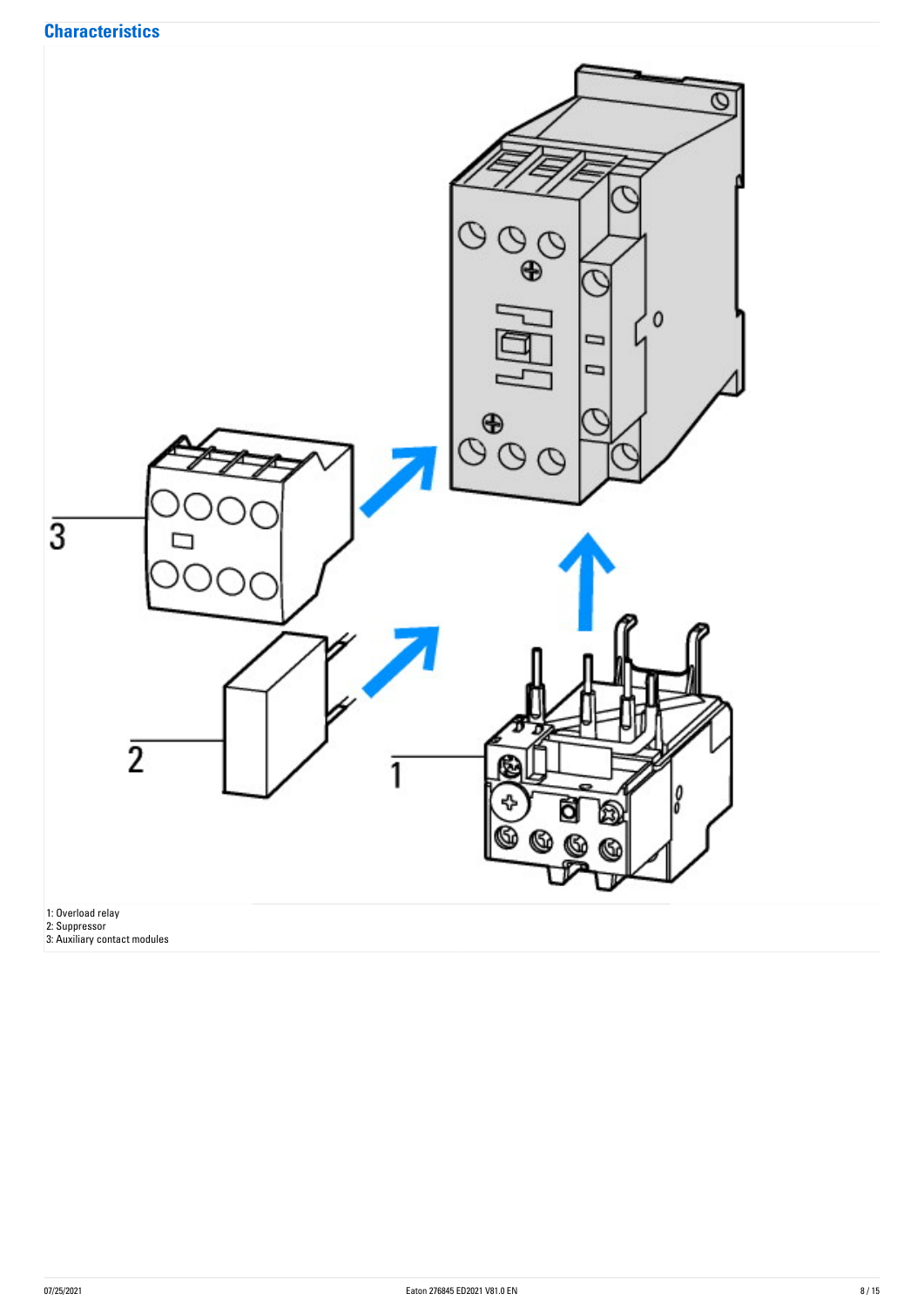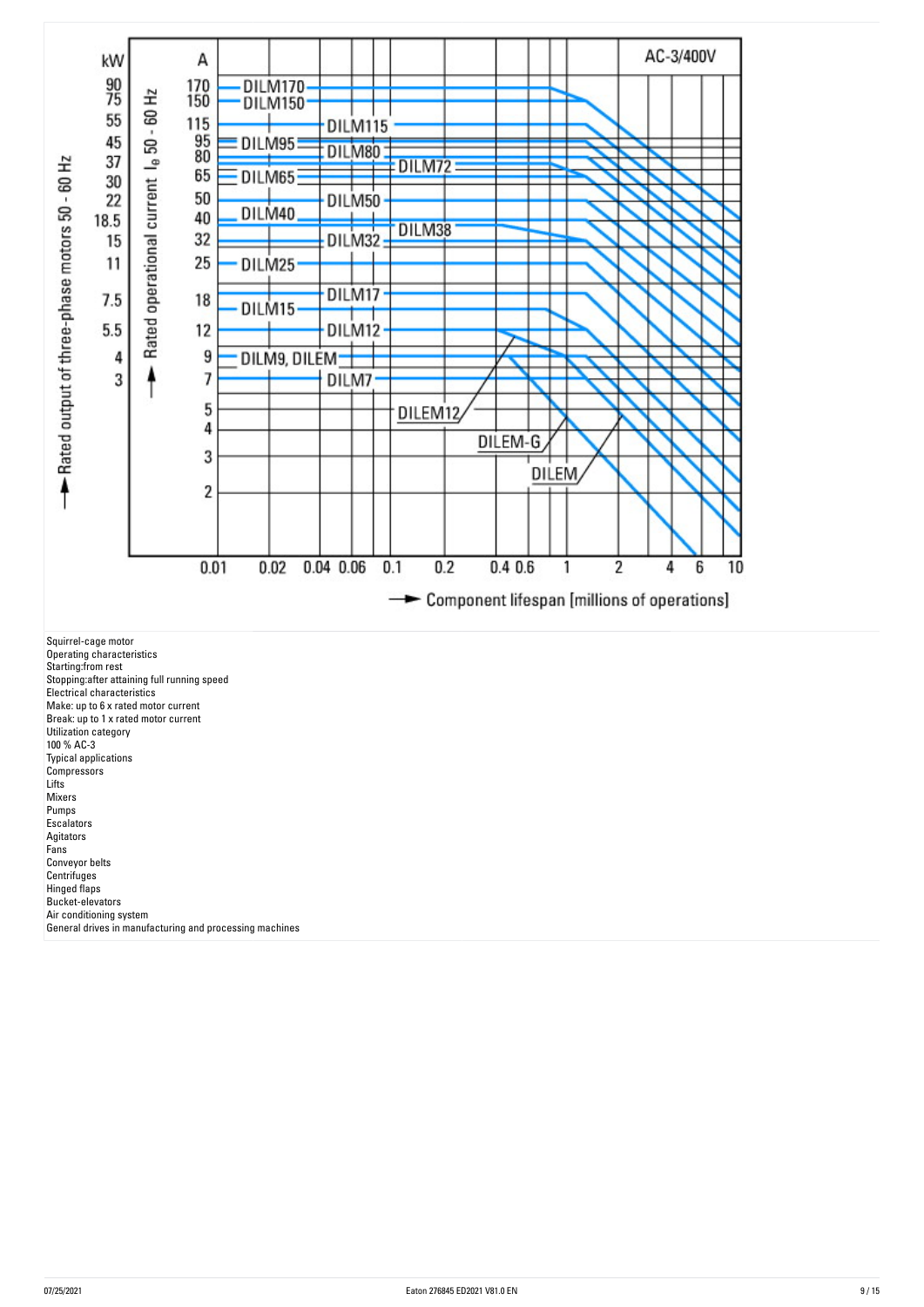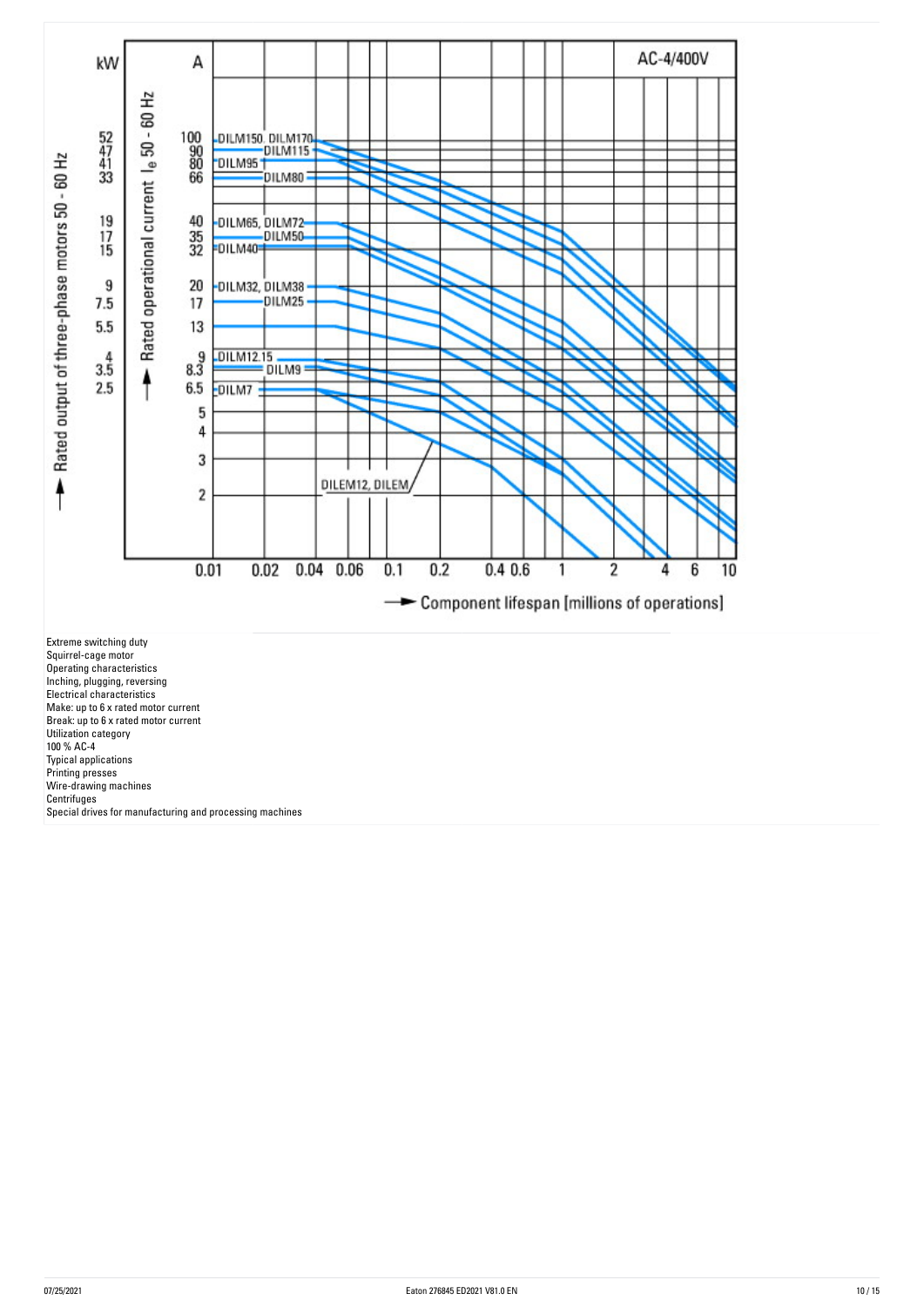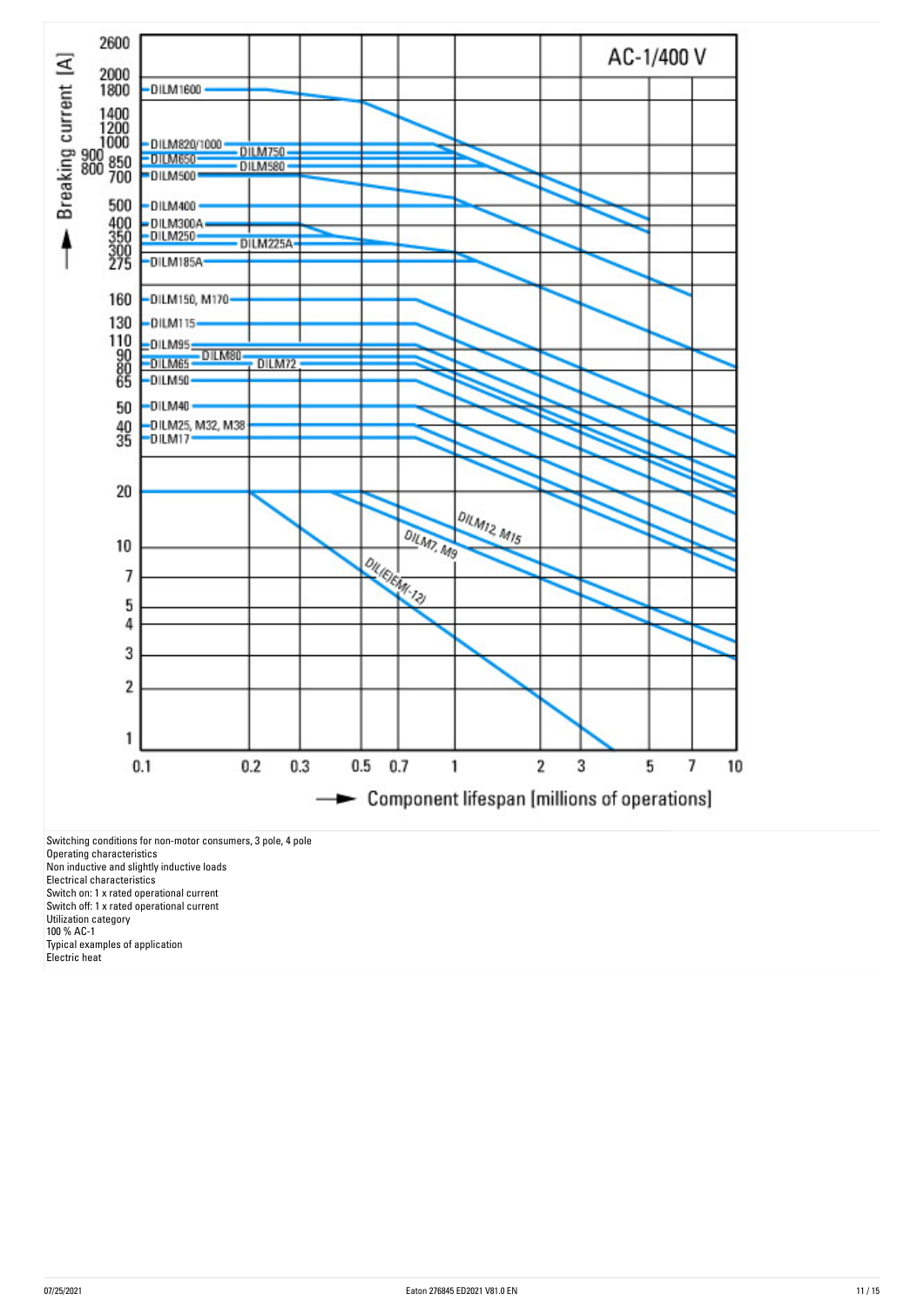



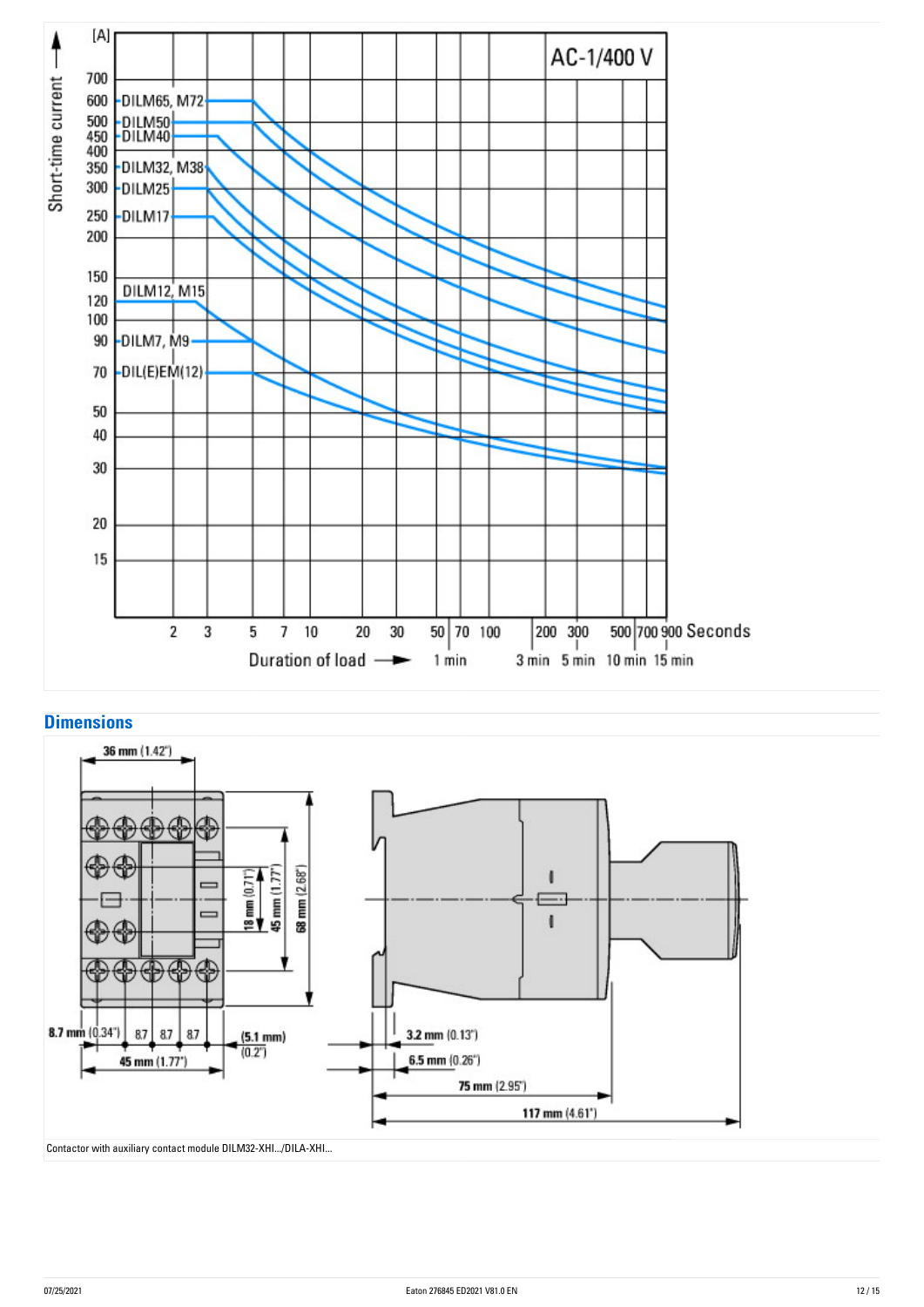

Contactor with auxiliary contact module DILA-XHIT…